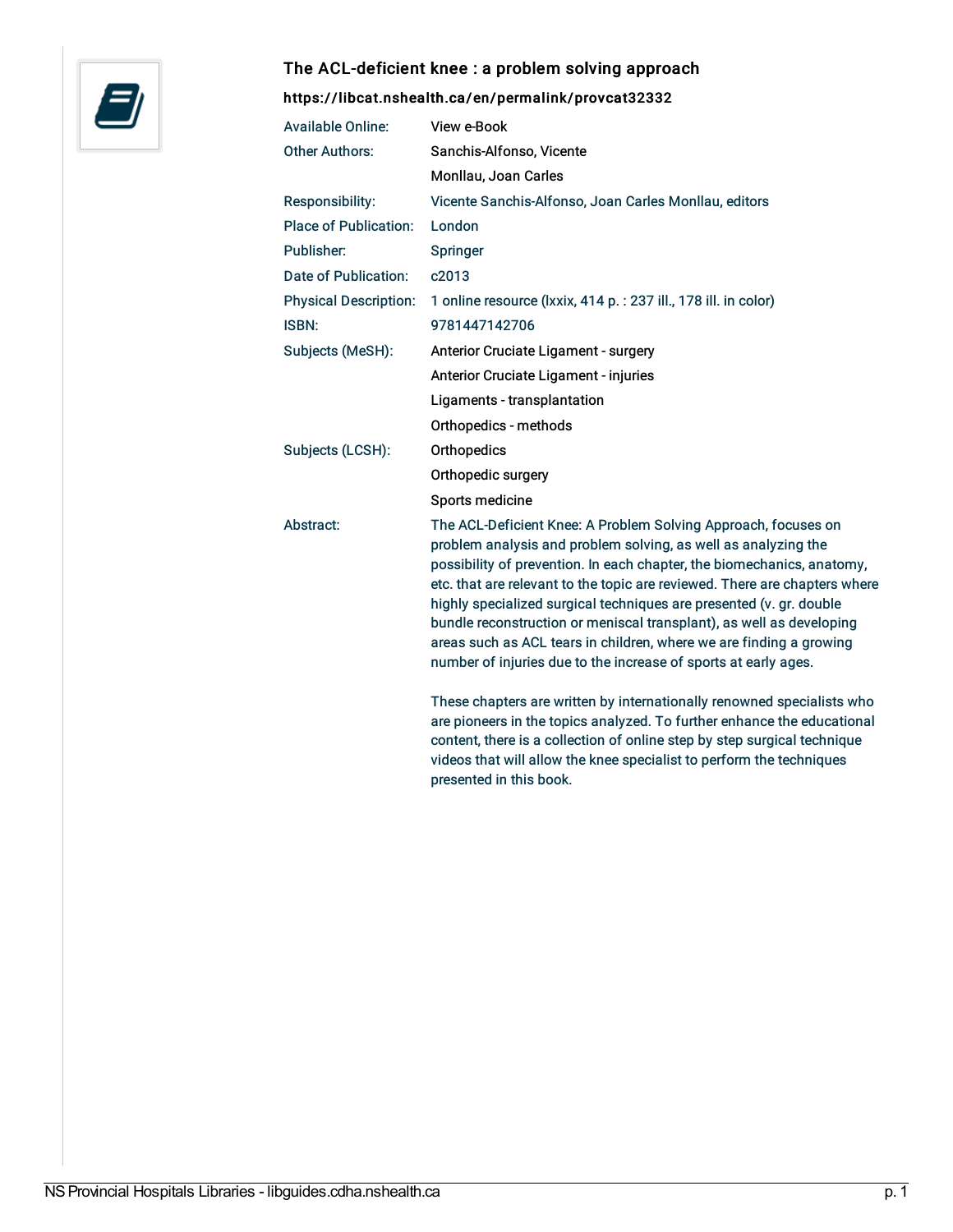Contents: FOREWORD I -- FOREWORD II -- Treatment ACL-injuries still an unsolved clinical problem? - PREFACE - Historical Aspects on Surgery for Anterior Cruciate Ligament Deficiency - Evidence-Based Medicine. How Can we Use it to Guide our Practice? - What have we learned from the Kaiser Permanente Anterior Cruciate Ligament Reconstruction Registry (KP ACLRR)? - The Danish anterior cruciate ligament reconstruction registry. What we are doing, how we do it, and which would be the best way to do it  $-$  ACL ruptures in the female athlete. Can we predict who is at increased risk and can we reduce noncontact injury rates? - Anterior cruciate ligament surgery risk factors for development of osteoarthritis. What can we do to prevent it? - The need for an objective measurement in-vivo of rotational stability of the ACL-deficient knee. How can we measure it? - Guidelines for operative versus nonoperative management of ACL injuries -- The stimulation of healing of the anterior cruciate ligament. Research and clinical relevance -- ACL Primary Repair. What we did, the results and how it helps today to tailor treatments to the patient and the pathology -- Graft choice in ACL reconstruction. Which one and why? – Graft healing in ACL reconstruction: Can we enhance it in clinical practice? - Is doublebundle ACL reconstruction necessary? - ACL injuries in skeletally immature patients and adolescents. How can we improve the high rate of poor outcomes? – Indications for ancillary surgery in the ACL deficient knee -- Outpatient ACL surgery. Is it safe? -- Factors related to return to sport after ACL reconstruction: When is it safe? - Return to sports after ACL reconstruction surgery. A risk for further joint injury? --Psychological factors in the ACL reconstruction population. Are they predictive of patient outcomes? - Acute anterior cruciate ligament tear surgery. Repair vs. reconstruction. When? - Partial chronic anterior  $c$ ruciate ligaments tears. What to do  $-$  Chronic anterior cruciate ligament tear. Single-bundle ACL reconstruction. Anteromedial portal versus transfemoral outside-in versus transtibial drilling technique -- Anterior cruciate ligament tear. Rationale and indications for anatomic ACL reconstruction - Clinical relevance of meniscus in the treatment of the ACL-deficient knee. The real value of meniscal transplantation -Clinical relevance of chondral lesions in the treatment of the ACLdeficient knee: Microfracture technique - The role of high-tibial osteotomy in the ACL-deficient knee -- ACL injuries combined with lateral and medial knee injuries. Acute vs. chronic injury. What to do -ACL injuries in children.Treatment and Outcomes. Personal experience - - Combined anterior cruciate ligament reconstruction with patella tendon lengthening following a complex knee injury - ACL graft failure -- Reducing the risk of a reinjury following ACL reconstruction. What factors should be used to allow unrestricted return to sports activities? - - Anterior knee pain after ACL reconstruction. How to avoid it -Limitation of joint range of motion after surgery of the anterior cruciate ligament -- Septic arthritis after anterior cruciate ligament reconstruction - Deep venous thrombosis and pulmonary thromboembolism after ACL reconstruction. What can we do to prevent it?  $-$  VIDEO  $# 1 - ACL$  reconstruction augmentation technique AMB & PLB - VIDEO # 2 - ACL reconstruction. The surgical technique - VIDEO # 3 - Anatomic ACL reconstruction: (3-1) Anatomic single bundle ACL reconstruction, (3-2) Anatomic double bundle ACL reconstruction -- VIDEO # 4 Lateral meniscus transplantation. Surgical technique. Bonus track: medial and lateral meniscal implants (ACTIFIT) + ACL reconstruction (BTPB) -- VIDEO # 5 - What factors should be used to allow unrestricted return to sports activities?